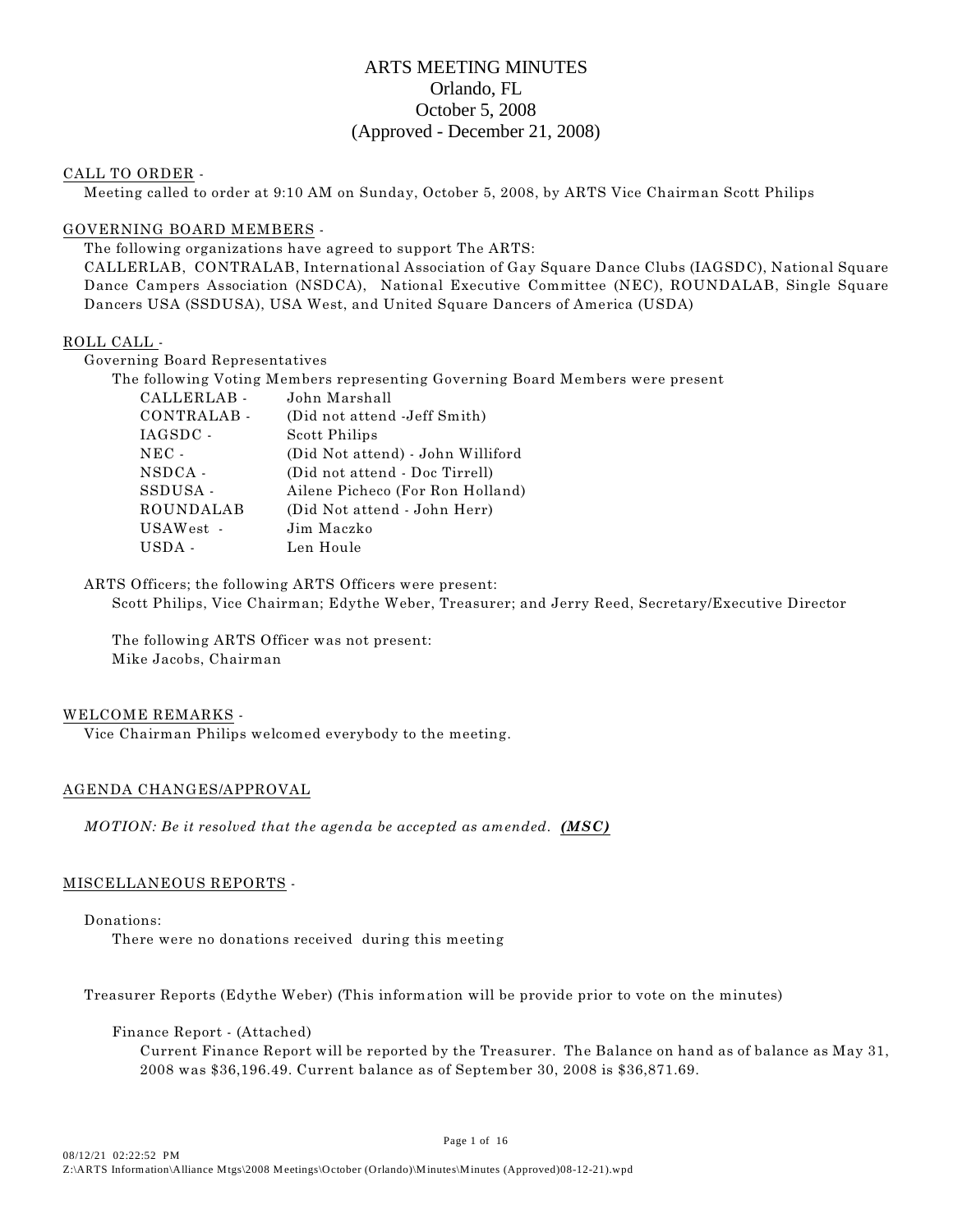#### Certificates of Deposit (CD)

During the 2008 Spring (June) ARTS meeting a MOTION was approved to invest and additional \$15,000 in CDs. This item concerns the investment of ARTS cash assets. The Treasurer reported three more Cd's have been purchased..

### ARTS Budget - (FYI)

This item was tabled during the July 2007 meeting and remains on the table.

#### ARTS Pins - (FYI)

This item concerns the sale status of the ARTS pins. The Treasurer reported there are still some pins out for sale. There are no plans to purchase more pins at this time.

### Magnetic Signs - (FYI)

This item concerns the sale status of the magnetic signs. The Treasurer reported there is large supply of signs which have not been sold. There was some discussion of giving the signs to people who donate to the ARTS or other people as may be appropriate. There are no plans to order more signs.

### Dance America (Donations) -

This item concerns donations from Dance America Dances. The report from the web site: Total donations were \$9,576.13; 1944 dancers attended the dances and there were 104 callers & cuers .

### Reports from past meetings -

### Copies of the minutes of the past meetings are available on the ARTS web site:

October 2002 (Cocoa Beach, FL); January 2003 (Washington, D.C.); Summer (June) 2003 ARTS Alliance Meeting (Oklahoma City, OK); Fall (October)2003 ARTS Planning Meeting (Orlando, FL); Spring (March) 2004 ARTS Meeting (Portland, OR); Summer (June) 2004 ARTS Meeting (Denver, CO); Fall (October)2004 ARTS Meeting (Orlando, FL); Spring (February) 2005 ARTS Meeting (San Antonio, TX); Summer (June) 2005 ARTS Meeting (Portland, OR); Fall (October) 2005 ARTS Meeting (Orlando, FL); April 2006 (Charlotte, NC); June 2006 (San Antonio, TX), October 2006 (Orlando, FL); March 2007 (Alexandria, VA); July 2007 (Charlotte, NC), October 2007 (Orlando, FL), February 2008, Long Beach, CA; June 2008 (Wichita, KS)

### Confirm Actions by the ARTS Board & Officers Since the Last Meeting - (Attachment 2)

This item concerns a discussion and vote to confirm the actions taken by the ARTS Governing Board and the ARTS Officers since the June 2008 meeting. It is policy that at each Board meeting the Board will review and vote on the actions taken by Email by the Board and the Officers since the last meeting. There was some discussion of ARTS LOG 08-0718-001 (ARTS Grant Program) regarding the ARTS Grant program. Discussion of this item resulted in the following MOTION:

*MOTION: Be it resolved that the actions taken by the ARTS Governing Board and Officers since the June 2008 meeting be confirmed. (MSC)*

### NSDC Information - (FYI)

 $58<sup>th</sup> NSDC$  - Long Beach, CA - (FYI)

We plan to have two ARTS seminars. We have provided this information to the Seminar Chairman. More information will be provided to the  $58<sup>th</sup>$  NSDC after this meeting. The plan is for the ARTS Officers and Jim Maczko to staff these seminars. We also plan to have a display in the showcase. We have approved purchasing an ad on the inside cover of each of the three Daily Program Books. Jim Maczko has provided the draft ads to the NSDC. The ARTS Director will contact the  $58<sup>th</sup>$  NSDC to provide information for the seminars we would like to present.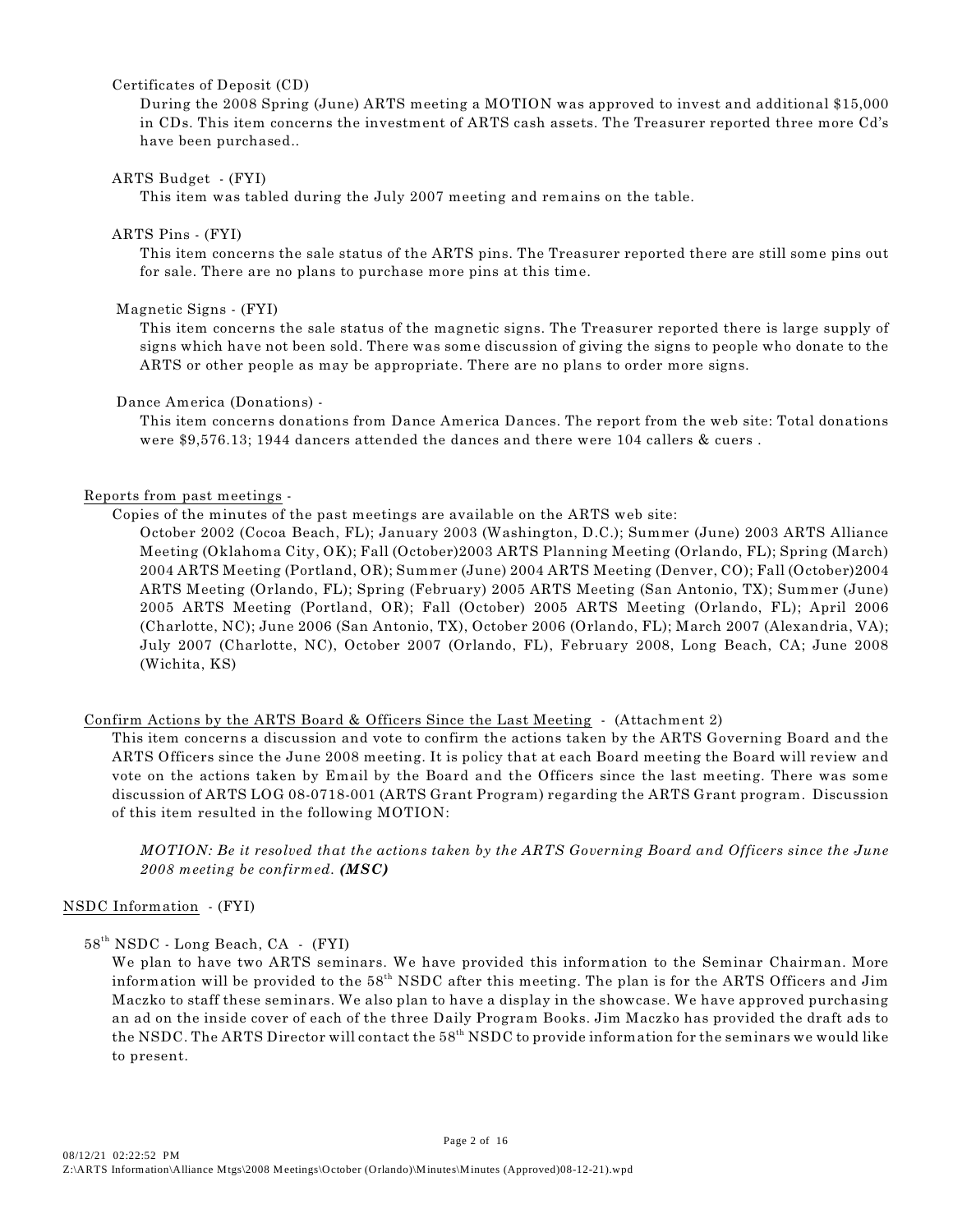$59<sup>th</sup> NSDC$  - Louisville,  $KY$  - (FYI)

We have had no contact with the  $59<sup>th</sup>$  NSDC staff. We need to identify the Education Chairman to establish contact with the ARTS Executive Director. The Director will contact the convention to inform them we would like to do two seminars. We plan to present information/discussion seminars. We plan to have a display in the showcase. The pre-convention will be February 4-7, 2009

(Note - Subsequent to the meeting we have made contact with the  $59<sup>th</sup>$  NSDC and will follow up as needed)

### $60<sup>th</sup> NSDC - Detroit, MI - (FYI)$

We have had no contact with the  $60<sup>th</sup>$  NSDC staff. We need to identify the Education Chairman to establish contact with the ARTS Executive Director. We have not had any contact from the NSDC. We plan to present information/discussion seminars. We plan to have a display in the showcase.

61<sup>st</sup> NSDC - Spokane, WA - (FYI)

We have had no contact with the 61<sup>st</sup> NSDC staff. We need to identify the Education Chairman to establish contact with the ARTS Executive Director. We have not had any contact from the NSDC. We plan to present information/discussion seminars. We plan to have a display in the showcase.

#### OLD BUSINESS -

#### Toll Free Telephone Number -

This item concerns the Toll Free Phone Number. The number has been transferred to Jeff & Cathy Smith. Cathy reported (via Email) there have been four calls to the toll free number. There have been no expenses submitted for the toll free number this year.

#### Newsletter - (FYI)

This item concerns the ARTS Newsletter which has been published following each ARTS meeting. The editor (Peg Tirrell) reported the next issue of the Newsletter is planned to be published after this meeting. Discussion of this item resulted in agreement that there is a definite need for a newsletter. The ARTS Director agreed to write a newsletter to report activities since the last issue.

#### Publications - (FYI)

This item concerns a list of publications and contact information. Jim Weber, ARTS webmaster, reported there are links to Member organization web sites & publications. The Member organizations are responsible for maintaining their list and information.

#### ARTS Tri-Fold Information Brochures - (FYI)

This item concerns the ARTS Tri-Fold Brochure. The brochure has been updated and .20,000 copies were printed. Copies were distributed at the 57<sup>th</sup> NSDC and to ARTS Reps at the June 2008 ARTS meeting. Several thousand copies were also sent to the ARTS Executive Director in Florida. Copies were also retained in California for the  $58<sup>th</sup>$  NSDC in Long Beach in June 2009. We will again ask the  $58<sup>th</sup>$  NSDC to put a brochure in each registration package.

#### Ask ARTS - (FYI)

We have published ten Ask ARTS articles. Del Reed plans to write more articles. Several ideas were discussed including information about the ARTS Grant Program. Del requested ideas from members.

#### Dancing Backgrounder -

This item concerns the Square Dancing Backgrounder. Jim Maczko has been working with Kara Udziela to create the document. The initial draft was presented at the 2008 June ARTS meeting Jim reported we need photos which can be used. The next draft of the Backgrounder was presented and discussed. Several changes were suggested. Jim Maczko will submit these changes to Kara and ask her to add photos. Upon completion of this work, the draft will be submitted for final review, discussion, and vote.

Page 3 of 16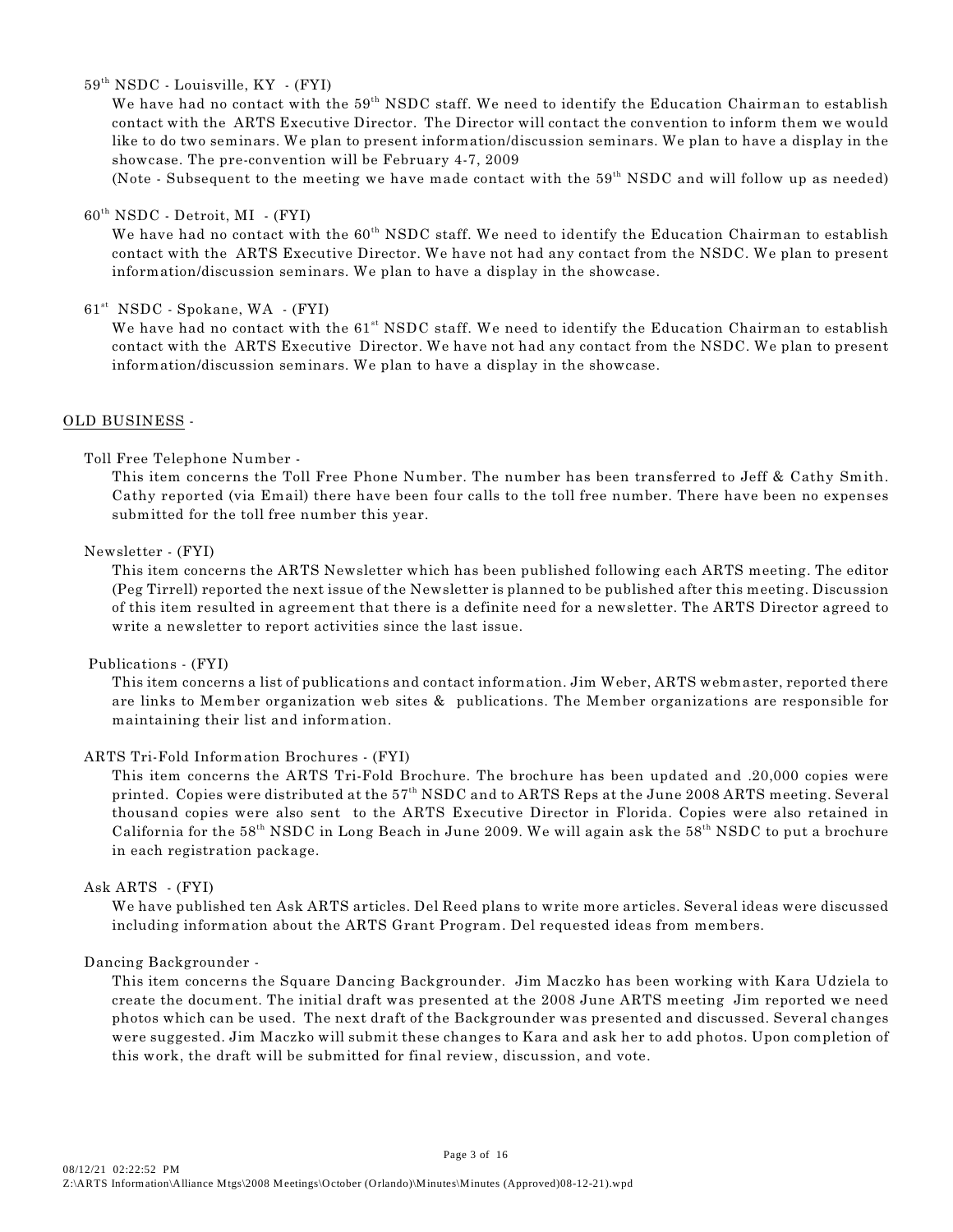### Nationwide Benefit Dances - (FYI)

This item concerns the series of nationwide fundraising dances to benefit The ARTS. The dances were scheduled for February 29, 2008, but were held on other dates as well. Several dances were held and there was a report earlier in this meeting.

During the 2008 June meeting there was general agreement that having future dances was a good idea, with some changes. These changes include: 1) Better publicity, 2) More flexibility in scheduling dances, 3) Make this an annual event, and 4) Possibly designate a month for these dances. Discussion of this item resulted in agreement that having future dances is a good idea. There was discussion of finding a volunteer to help with publicity. John Marshall agreed to ask Jim Wass if he would agree to help.

Discussion also resulted in the following MOTION:

*MOTION: Be It Resolved That: The ARTS publicize and request other organizations to sponsor ARTS Benefit Dances in March 2009. (MSC)*

#### YTB Travel - (FYI)

This item concerns the online travel site. During the 2008 June meeting we approved renewal of the ARTS Travel web site for a period of 10 years. Jim Weber reported the site has been used 27 times this year and we have received \$123.00. This amount means we need to increase the publicity of the site to increase usage and the money we receive. YTB can also be used for group travel or meetings, such as the ARTS meetings. Discussion agreed that we need to increase publicity.

#### Web site - (FYI)

This item concerns the web site for The ARTS. Jim Weber reported the web site has been updated with the information he has been provided., including the ARTS Grant Program. There is also a Discussion group capability on the web site. There was discussion of listing the contact person for each Member organization rather that the voting member representing the organization. There was discussion of drafting and posting annual reports for 2007 and ensure the report for 2008 is written and posted.

#### Executive Director -

This item concerns the ARTS Executive Director. The Board has previously approved a salary of \$100.00 per month. During the 2008 February and 2008 June meetings Jerry declined the salary at that time. At this meeting he is requesting the salary begin with the 2009 June meeting. At that time he will be able to devote more time to the job of Executive Director. Jerry has initial plans to establish a small, inexpensive office space in the Cocoa area sometime in mid-2009. Jerry will pay the cost of the space, but may ask for reimbursement of some office expenses. Jim Maczko has begun drafting guidelines and a job description for this position.

Discussion of the ARTS Secretary and Executive Director a separate item under New Business.

#### ARTS Business/Action Plan - (FYI)

This item concerns a long range Business Plan for the organization to cover up to a ten-year time span. A Business Plan has been approved. The only action under consideration is an "Email Tree" to be used to distribute information to the dancing community. The issue of the ARTS Email Tree is the subject of a separate agenda item.

Jim and Pam Kidwell submitted the following report: They are reformatting the plan to be more consistent with a business plan. The business plan will incorporate text to provide guidance for achieving the organizations objectives. They have identified that they need the Governing Board to provide a set of concise objectives the Board wants to achieve and the time frame for those objectives. This information will be used to identify any intermediate milestones or check points in achieving those objectives.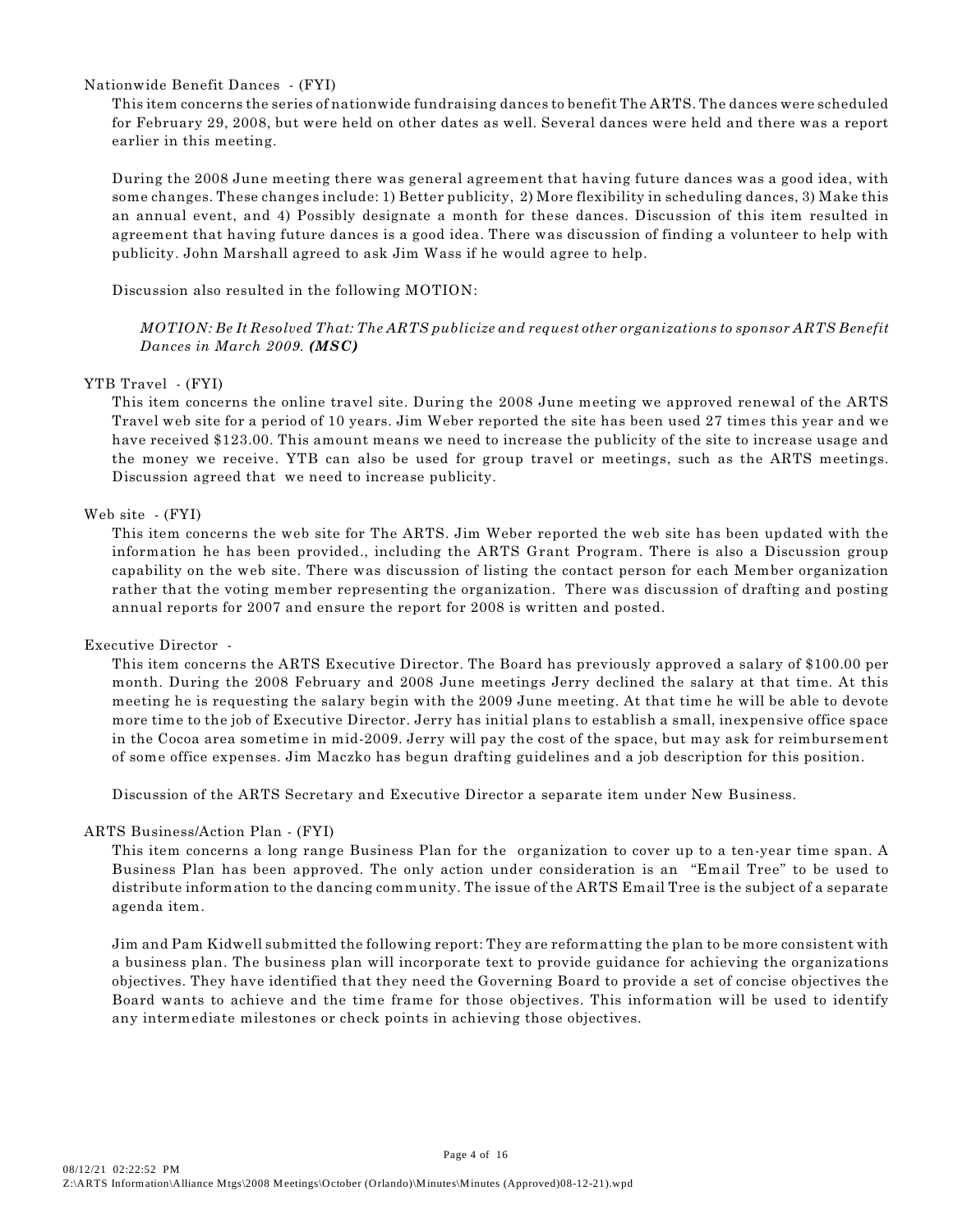### AAHPERD/NDA - (FYI)

This item concerns the American Alliance of Health, Physical Education, Recreation, and Dance (AAHPERD) and the National Dance Association (NDA). CALLERLAB has sent Calvin Campbell (CALLERLAB's Rep) to several AAHPERD/NDA conventions and he has provided presentations and demonstrations of dancing. The purpose of this involvement is help publicized the activity and to help get AAHPERD/NDA Members involved with introduction of dancing schools and other recreation area. During the 2008 June meeting the ARTS Board approved sharing the costs of this involvement.

The NDA and CALLERLAB are planning to cosponsor a training seminar immediately prior to the 2009 CALLERLAB convention. This seminar would provide instruction and materials to support dancing in schools. There is also a possibility that Continuing Education Units (CEU) would be earned by school teachers attending the seminar. There will be additional expenses involved with this seminar. Additional discussions between the NDA and CALLERLAB will continue and future seminars may be planned.

Discussion of this item included information about Calvin's attendance at the Southwest Regional convention.Tthere was agreement that The ARTS will help with the expenses for National conventions, but not for regional conventions. Therefore, the ARTS will not assist with the Southwest Region convention.

### ARTS Electronic Mailing Tree - (FYI)

This item concerns an electronic system to not only help publicize The ARTS, but more importantly, establish a communication system to distribute information relating to the activity to the dancing community. The eventual goal is to have a system which will link the ARTS to every square dance club in the USA, and possibly outside the USA..

The initial work of requesting potential contacts around the country to agree to serve as ARTS Email Tree contacts has been completed. Over 60 people were contacted and asked if they would agree to serve as the ARTS Email Tree contact for their area/region. Five of those contacted have declined and 19 have agreed to serve. These 19 contact represent 15 different states or regions. The Executive Director is continuing efforts to complete the tree.

There are contacts for the following areas: California, Colorado, Florida, Idaho, Illinois, DelMarVA, WASCA, North Carolina, Nebraska, Nevada, New York, Missouri, Oklahoma, Pennsylvania, Delaware Valley, South Carolina, Tennessee.

The Executive Director will continue efforts to establish the tree. A test of the system is planned before the end of the year. Further information will be provided at the 2009 February ARTS meeting.

#### ARTS Grant Program - (FY)

This item concerns the ARTS Grant Program which provides financial assistance to clubs, associations, or other groups which host meetings to bring dancers, callers, cuers, and others together to discuss various aspects and concerns facing the dance activity. The guidelines for the Grant program have been approved, published, and distributed. The first Grant request has been received from the Northern New Jersey Square Dance Association and the ARTS Officers have considered and approved the request. Future agendas will include a report of applications which has **have** been submitted and the action taken on those requests.

#### CONTRA 101 (FYI)

This item concerns a project by CONTRALAB to create materials to support introduction and teaching of CONTRA dancing. The final draft has been completed. The Board has agreed to help publicize this project. Jeff & Cathy Smith reported the project is still in the works and it is being revised and the music is being added. They anticipated completion for this meeting, but it should be completed by the 2009 February ARTS meeting.

Page 5 of 16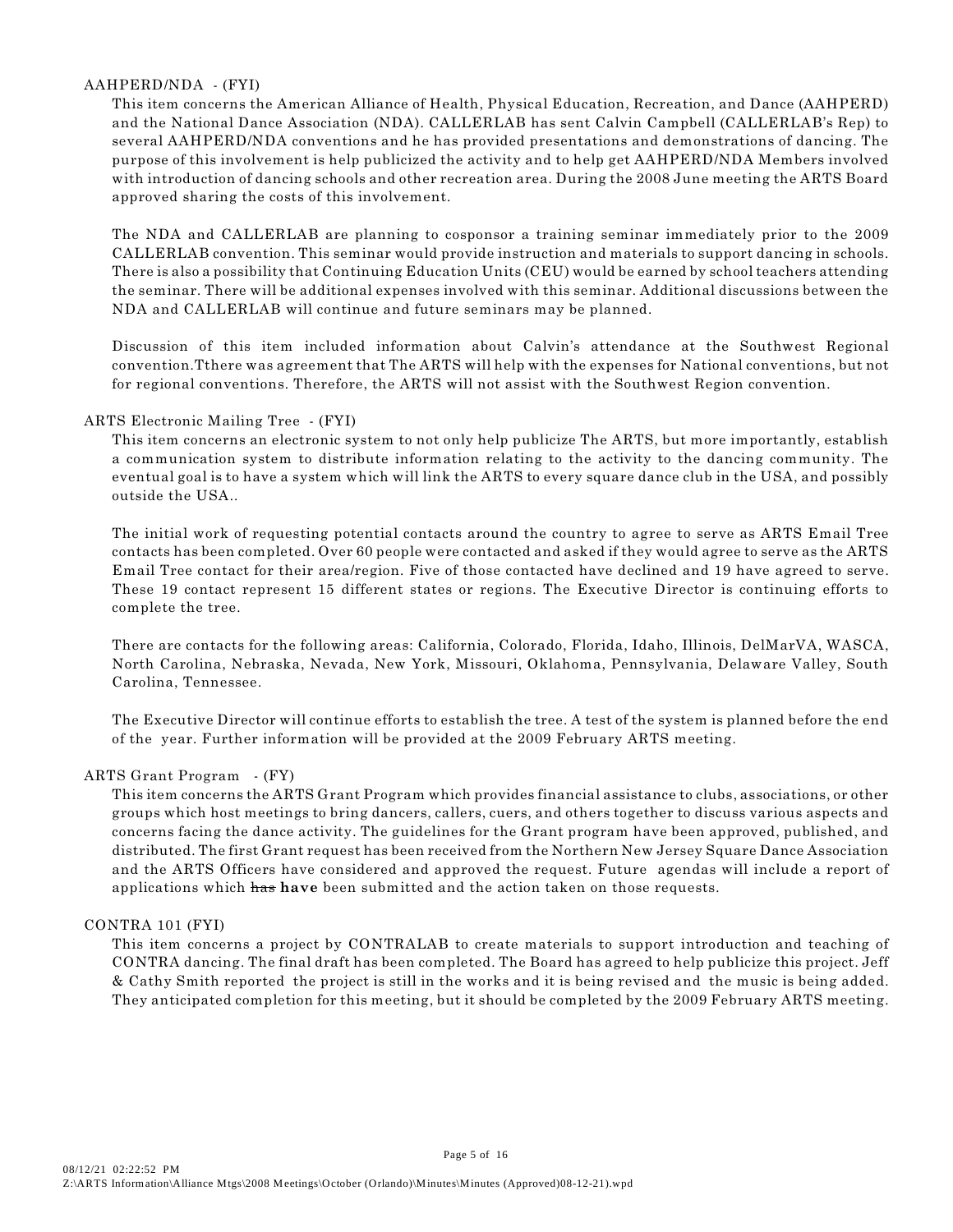### Web Site & Video Project - (Attached)

This item concerns the proposal from Roy Gotta for the creation of a web site dedicated to attracting new dancers. During the 2008 June meeting Roy submitted the proposal to the Board. The main points of this project are: 1) Establish a dedicated web site, 2) Create professional, upbeat videos of about two to four minutes for each segment of the activity, and 3) The videos would be accessed through the web site. We have received two proposals for this project.

The first proposal was submitted by Brian Wcislo of Custom Video Productions, Inc. The proposal cost is \$22,000.

The second proposal was submitted by Mayer Media Design Studio. This proposal is considerably less than the proposal from. Custom Video Productions, Inc. The proposal cost is \$7,500.

Both Proposals are attached. Extensive discussion of this item resulted in agreement that we will ask both Mayer Media and Custom Video Productions, Inc. to attend the 2009 February ARTS meeting to present their proposal and be ready for discussion by the Board. The Executive Director will contact both companies.

#### NEW BUSINESS -

#### Executive Director/ARTS Secretary Relationship -

This item concerns a discussion of the status of the ARTS Secretary and Executive Director. There has been limited discussion of the situation where the positions of Executive Director and ARTS Secretary are held by the same person.

The Bylaws provide that the following Officers will be elected: Chairperson, Vice-Chair person, Secretary, and Treasurer. The Bylaws specify that these officers shall perform the duties prescribed by the Governing Board. There is no mention of the position of Executive Director in the Bylaws.

Discussion of this item resulted in the following MOTION:

*MOTION: Be it resolved that the Executive Director may be elected to the position of ARTS Secretary as provided for in the Bylaws. During the time the Executive Director is also serving as ARTS Secretary, that person shall have a vote as one of the Officers of the organization. (MSC)*

#### TechSoup - Computer Software -

This item concerns a request that the Board discuss this issue. Jim Weber provided information about this item. TechSoup is an organization which provides computer software to non-profit organizations at a very substantial reduction in cost. There are certain limitations and requirements which must be met by the receiving organization. Extensive discussion of this item resulted in agreement that guidelines and criteria need to be developed. Additional discussion of this item resulted in agreement that Jim will provide additional information to the Executive Director for further distribution to the Board Members, and others involved with providing direct support, services, or products to The ARTS by the Governing Board. . We need to discuss this issue. Discussion of this item resulted in the following MOTION:

*MOTION: Be it resolved that Jim Weber will be designated as the administrator for this matter and be authorized to accept orders for software from TechSoup from Board Member Representatives and others as authorized by the ARTS Officers or Board. Such orders will include a \$5.00 charge to cover production, shipping, and handling charges. (MSC)*

#### Future ARTS Meetings -

This item concerns a request from Jim Weber that the Board discuss this issue. For information, the following has been the schedule for past meetings: 1) Immediately following the Pre-Convention for the upcoming NSDC, 2) Immediately following the NSDC, and 3) In conjunction with the CALLERLAB Executive Committee meeting.

Page 6 of 16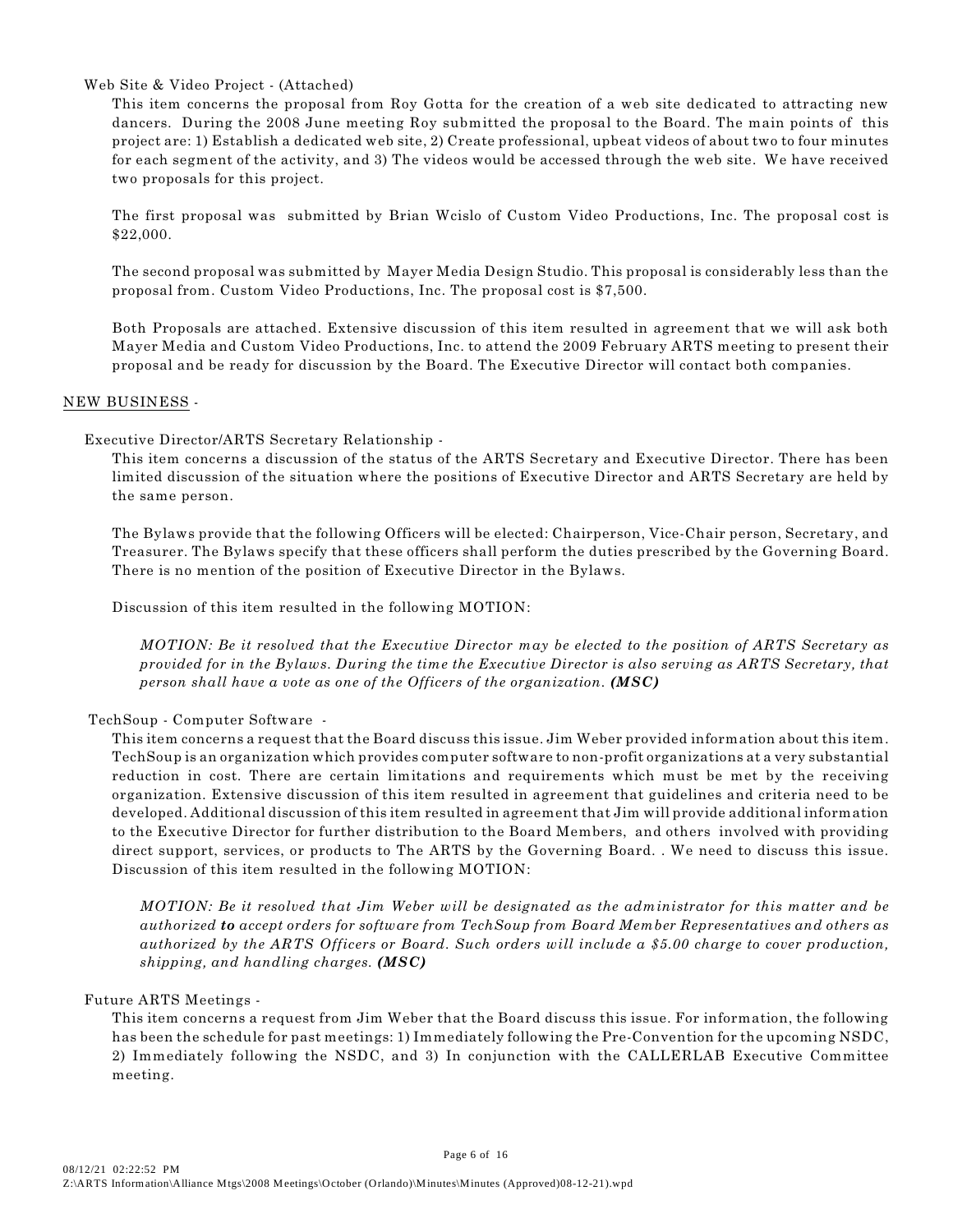There is some concern that we do not allow enough time for the meetings. Discussion of this item resulted in agreement that the meetings will begin at 9:00 AM and we should be plan to meet until 6:00 PM. The Executive Director will inform the ARTS reps.

#### Distribution Of ARTS LOGS/Information -

This item concerns the recipients of ARTS LOGs and other mailings from the ARTS Executive Director. Current policy dictates that ARTS LOGs and information are distributed as follows: 1) ARTS LOGs for ARTS Officer action are sent to the ARTS Officers only, 2) ARTS LOGs for ARTS Board Action are sent to the ARTS Board only, and 3) General interest topics (including ARTS meeting agenda, and ARTS meeting minutes (among others) are sent to the ARTS mailing list (includes ARTS Officers, ARTS Board Members, and all others who are ARTS Members OR who have requested to receive ARTS information. Discussion of this item resulted in agreement that ARTS LOGs which will be discussed and/or voted on by the Board will sent to the entire mailing list as maintained by the Executive Director.

## Adopt a Library (Publicity) -

This item concerns a publicity idea from San Antonio, TX. This idea is to print bookmarks with publicity information and provide them to a library as a free give-a-way. The Executive Director will provide additional information in an ARTS LOG.

### Payments & Dues Through Web Site -

This item concerns a suggestion that The ARTS set up a system to accept payments through the web site using PayPal. Additional information will be provided to the Executive Director and this item will be on the agenda for the 2009 February ARTS meeting.

### Election Of Officers -

The Bylaws require election of the officers at the Fall meeting, therefore the election was conducted at this meeting. Prior to the election, the following MOTION was submitted:

The following is are the results of the Election:

*MOTION: Be it resolved that the following be elected as the ARTS officers: Chairman- Cathy Smith; Vice Chairman - Jim Weber; Treasurer - Edythe Weber; Secretary - Jerry Reed . (MSC)*

### Next Meeting -

The will be held Sunday, February 8, 2009 in Louisville, KY immediately following the Pre-Convention for the  $59^{th}$ NSDC in the Pre-Convention host hotel . The ARTS Executive Directory will be providing additional information prior to the meeting.

Page 7 of 16

### ADJOURNMENT -

The meeting adjourned at 3:50 P.M. Sunday, October 5, 2008.

Submitted by Jerry L. Reed ARTS Executive Director Approved by ARTS LOG 08-1023-002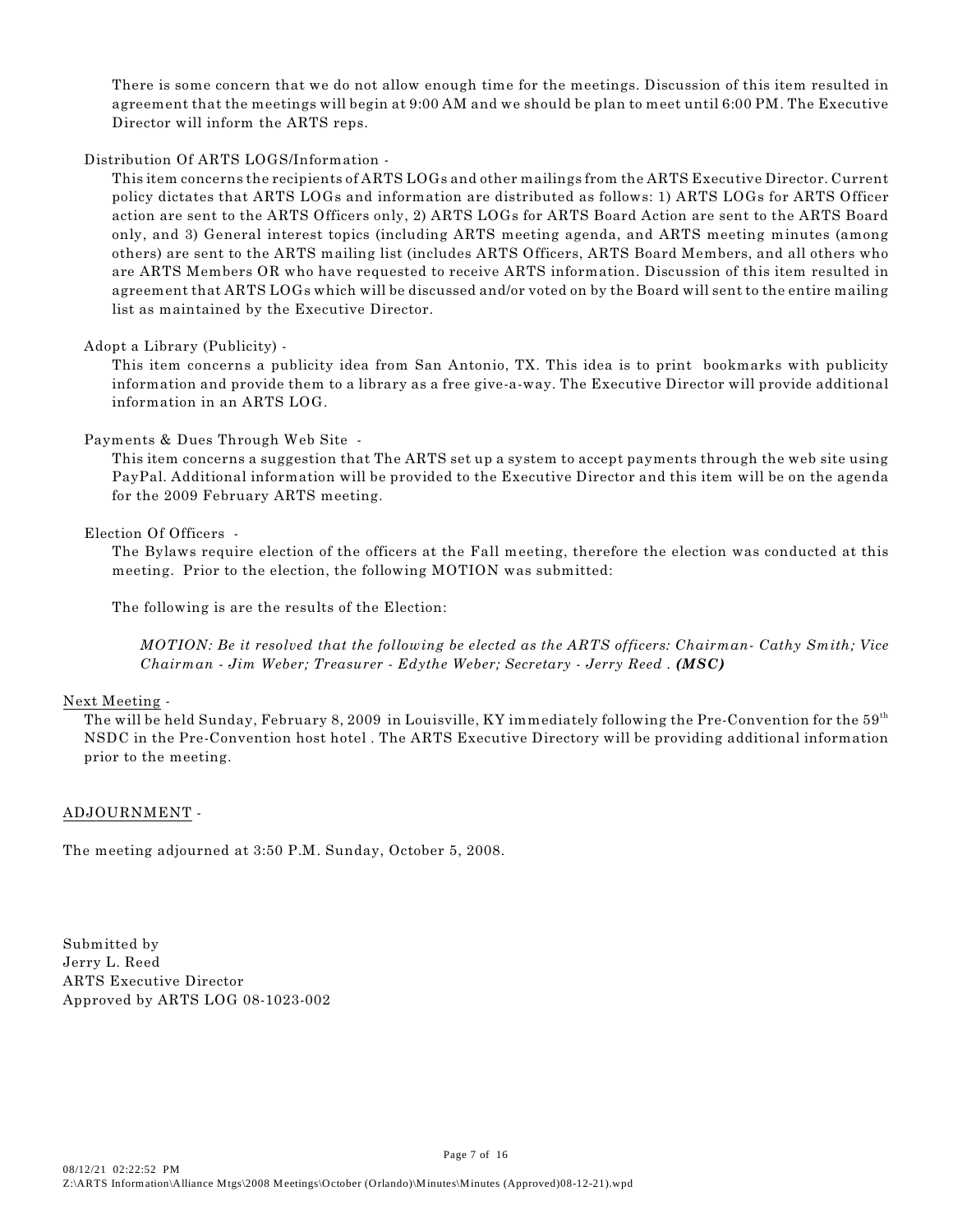| <b>Beginning Balance June 1, 2008</b>    |        | \$36,196.49 |
|------------------------------------------|--------|-------------|
| Income                                   |        |             |
| <b>YTB Travel Royalties</b>              |        | 23.65       |
| Lapel pins                               |        | 10.00       |
| <b>Donations</b>                         |        | 2,850.00    |
| <b>Dues</b>                              |        |             |
| <b>Individual Dues</b>                   | 175.00 |             |
| <b>Total Dues</b>                        |        | 175.00      |
| Interest                                 |        | 261.43      |
| <b>Total Income</b>                      |        | 3,320.08    |
| <b>Expense</b>                           |        |             |
| <b>Meeting Expense</b>                   |        | 650.00      |
| <b>Printing &amp; Reproduction</b>       |        | 1,994.88    |
| <b>Total Expense</b>                     |        | 2,644.88    |
| <b>Ending Balance September 30, 2008</b> |        | \$36,871.69 |

| \$11,536.42 - Checking   |              |
|--------------------------|--------------|
| \$5,167.43 - 9-month CD  | April-09     |
| \$5,167.43 - 9-month CD  | April-09     |
| \$5,000.00 - 12-month CD | July-09      |
| \$5,000.00 - 9-month CD  | $May-09$     |
| \$5,000.00 - 12-month CD | September-09 |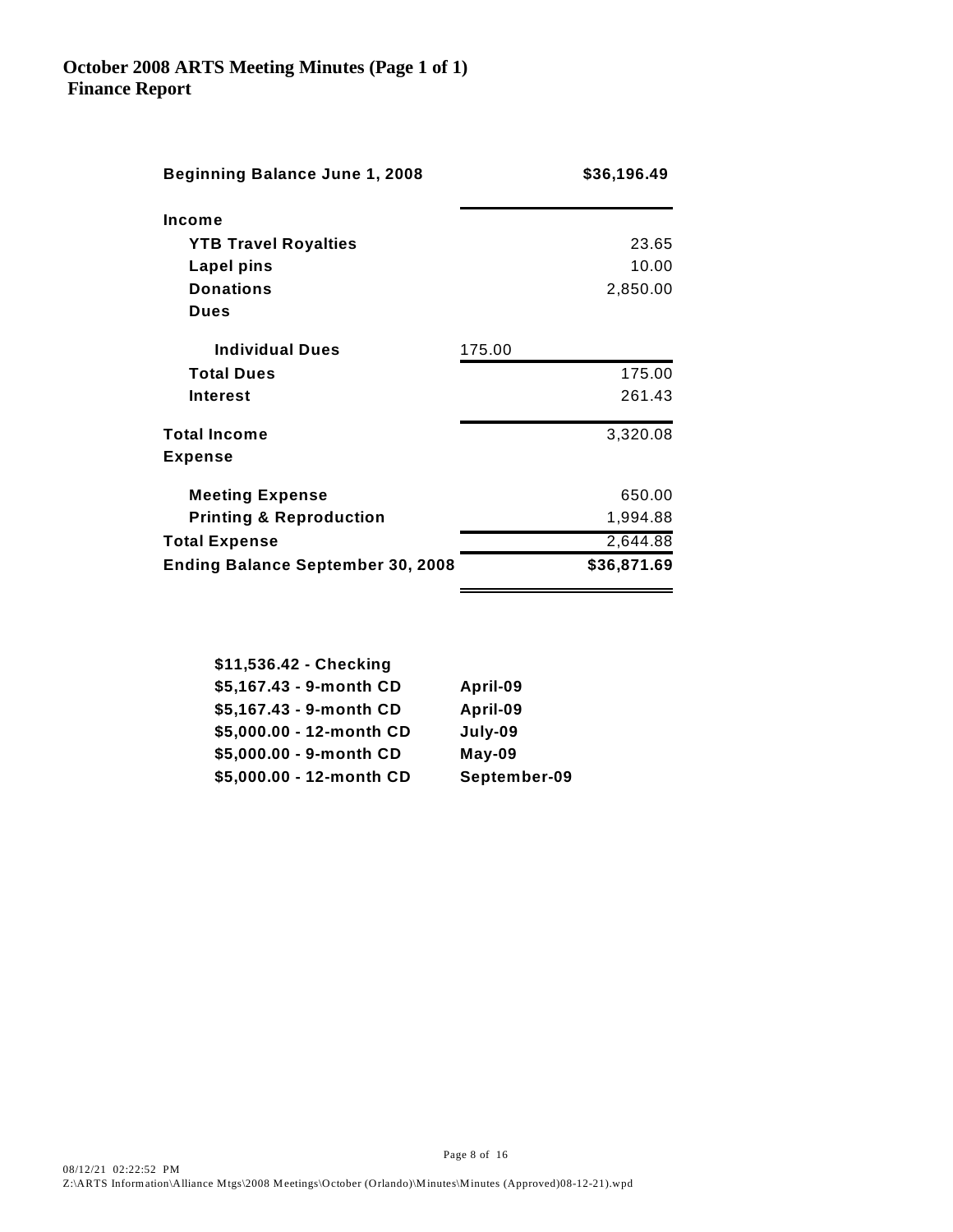### **October 2008 ARTS Meeting Minutes(Page 1of 2) ARTS LOGS**

### ARTS Governing Board and Officers Actions July 1, 2008 thru September 30, 2008

### ARTS LOG 08-0228-001 (Incentive Mrktng Pgrm -Support)

Action completed as of 07-28-2008 - The purpose of this ARTS LOG was for The ARTS Officers and Jim Maczko to review the current situation regarding the Incentive Marketing Program and the request for support and financial assistance form the Group. This ARTS LOG was Overcome By Events (OBE). The Incentive Marketing Group made a presentation at the 57th NSDC in W ichita, KS. The ARTS did not provide financial support

### ARTS LOG 08-0718-001 (ARTS Grant Program)

Action completed as of 08-16-2008 - The purpose of this ARTS LOG was for the ARTS Board to review and provide comments regarding the ARTS Grant Program and to VOTE on the program. The ARTS Officers are invited to respond as well. The result of this ARTS LOG was approval of the following: MOTION: Be It Resolved That: Draft 9, dated July 27, 2008, of the GUIDELINES FOR ARTS-DANCE EDUCATION GRANT PROJECT be approved. (NOTE- The approved procedures have been posted on the ARTS web site.)

### ARTS LOG 08-0718-002 (JUN 2008 ARTS Mtg - Minutes)

Action completed as of 09-02-2008 - The purpose of this ARTS LOG was for the ARTS Voting reps and ARTS Officers to review the minutes of the June 2008 ARTS meeting held 29 JUN 08 and for the Voting Reps to VOTE. The result of this ARTS LOG was approval of following: MOTION Be It Resolved That; The minutes of the June 2008 ARTS meeting be approved.

(NOTE- The approved minutes have been posted on the ARTS web site.)

### ARTS LOG 08-0227-002 (Video Script)

Action completed as of 07-22-2008 - The purpose of this ARTS LOG was for Mike Jacobs to review the requirements for the video project as proposed by the ARTS Board. The following is an extract from the minutes of the February 2008 ARTS meeting (not yet approved) which discusses this project: This HO LOG has been Overcome By Events by the Video-W eb project proposed by Roy Gotta and approved by the ARTS Board at the June 2008 ARTS meeting.

### ARTS LOG 08-0301-001(Video Project - Dancing)

Action completed as of 07-22-2008 - The purpose of this ARTS LOG was to introduce Roy Gotta and Michael Streby and to ask them to review a proposal to create a video which would feature the various forms of dancing under the ARTS umbrella. The video would be used to help publicize The ARTS and would also be used to provide information about the activity to non-dancers. This ARTS LOG has been Overcome By Events by the Video-W eb project proposed by Roy Gotta and approved by the ARTS Board at the June 2008 ARTS meeting.

#### ARTS LOG 08-0731-001 (Ask ARTS #10)

Action completed as of 08-25-2008 - The purpose of this ARTS LOG was for the ARTS Officers to review and vote on Ask ARTS # 10. The result of this ARTS LOG was approval of Ask ARTS #10 by the ARTS Officers.

#### ARTS LOG 08-0813-001 (ARTS W eb/Video Project)

Action completed as of 09-10-2008 - This ARTS LOG was canceled and this subject will be discussed at the 2008 Fall ARTS meeting. The purpose of this ARTS LOG is for the ARTS Board to review, discuss, and vote on a proposal from Brian Wcislo of Custom Video Productions, Inc.. The proposal is for the creation of a web site and production of a video as presented by Roy Gotta and discussed and approved by the Board during the June 2008 ARTS meeting.

#### ARTS LOG 08-0831-001 (Tech-Soup Software)

Action completed as of 09-15-2008 - The purpose of this ARTS LOG was for the ARTS Officers to review and discuss information from Jim W eber regarding the availability of major company software. This software includes Microsoft, Adobe, and others. The software is available to non-profit 501(c) (3) organizations through Tech Soup. The result of this ARTS LOG was to add this issue to the agenda for the 2008 October ARTS meeting for review and discussion by the Board.

#### ARTS LOG 08-0902-001 (Fall ARTS mtg Agenda)

Action completed as of 09-16-2008 - The purpose of this ARTS LOG is for the ARTS Reps to submit items to be placed on the agenda for the 2008 Fall ARTS meeting to be held Sunday, October 5, 2008 in Orlando, FL. The result of this ARTS Log was that all items submitted to the Executive Director were added to the agenda for the 2008 October ARTS meeting.

Page 9 of 16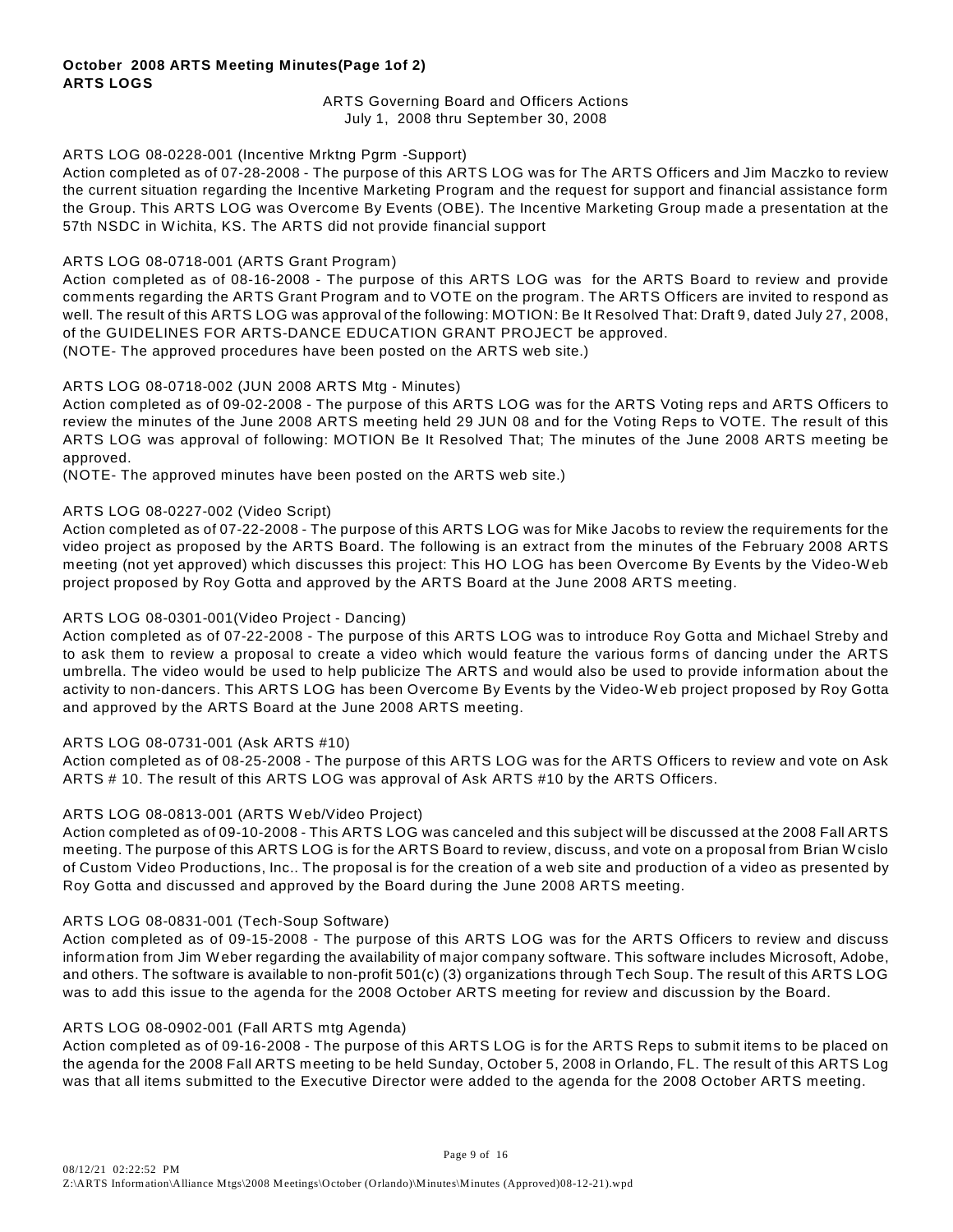## **October 2008 ARTS Meeting Minutes(Page 2of 2) ARTS LOGS**

## ARTS LOG 08-0907-001 (Grnt Req - No. New Jersey SD Assn)

Action completed as of 09-16-2008 - The purpose of this ARTS LOG was for the ARTS Officers to review and VOTE on a grant request from the Northern New Jersey Square Dance Association for a one day "seminar" called "The Gathering" on September 27, 2008 at a total estimated cost of \$2,249.47. The result of this ARTS LOG was approval by the ARTS Officers of the following: MOTION: Be It Resolved That: The Application for an ARTS Grant from the Northern New Jersey Square Dance Association for an event called "The Gathering" to be held September 18, 2008, be approved.

## **Not Yet Complete**

ARTS LOG 08-0911-001 (W eb-Video 2nd Proposal)

Action completed as of xx-xx-2008 -(Not yet complete) - Cutoff date for DISCUSSION of this ARTS LOG is 30 SEP 08 The purpose of this ARTS LOG is for the ARTS reps to review and DISCUSS a proposal for the W eb Branding and Video Project (previously proposed by Roy Gotta) from Mayer Media Design Studio web site www.mayermediadesign.com as provided by Jim W eber.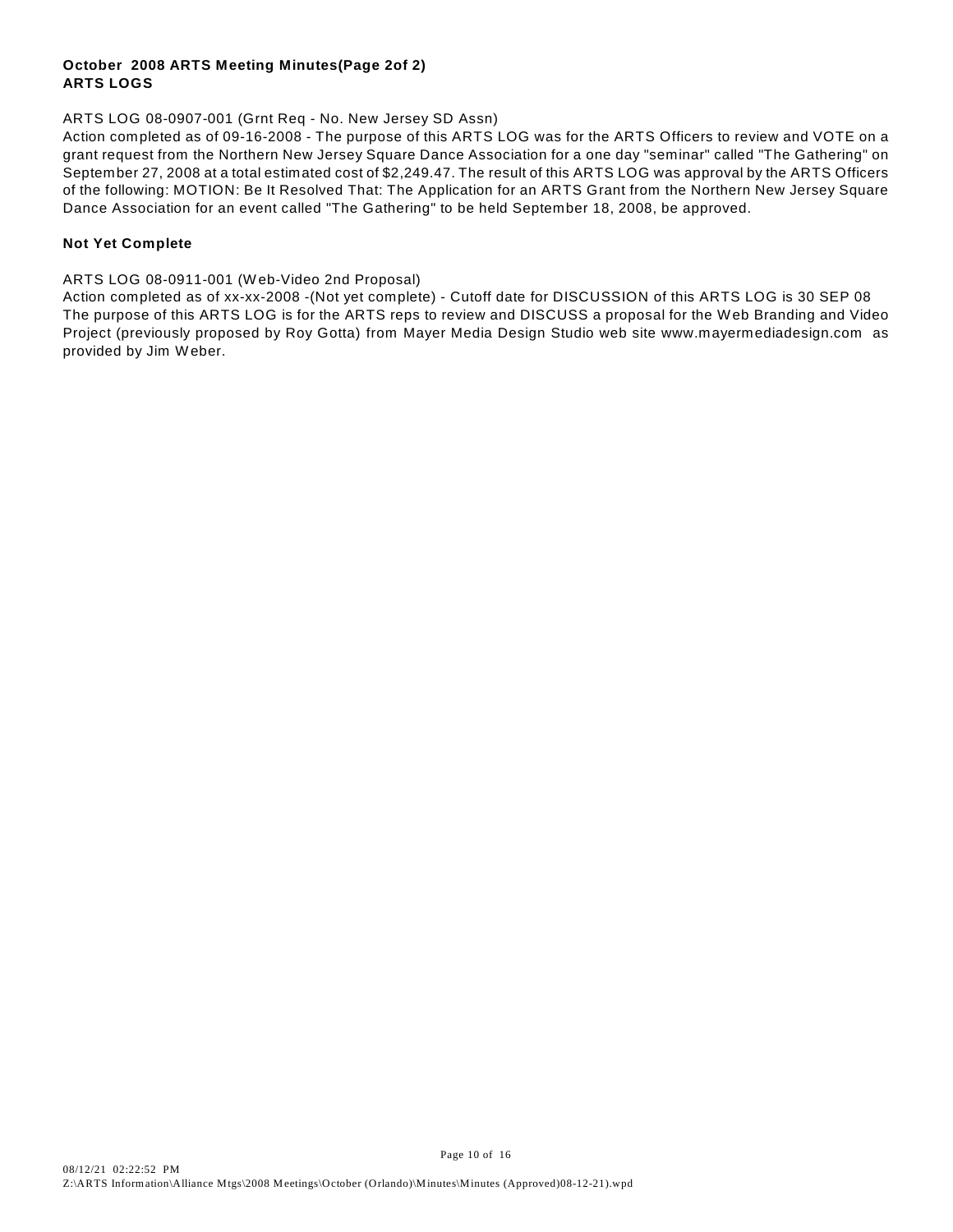### **October 2008 ARTS Meeting Minutes (Page 1 of 2) Web Branding/Video Project (Roy Gotta) Proposal From Brian Wcislo of Custom Video Productions, Inc**

### **Square and Round Dancing Website and Videos**

**Project Goal:** To produce a marketing tool that will help raise awareness and bring new members to the recreational dancing communities.

**Long Term Goal:** Creating an online community for the recreational dancing niche through possible social networking additions.

Comparative Analysis: The square and round dancing niche is well represented online with a variety of informational sites. The glaring omission to these sites however is a lack of branding and a higher level of professional presentation. This branding element can not be overstated enough and if approached properly can easily become the number one online destination for the community. Branding should be approached with the upbeat and dedicated mindset of the community while not being afraid to inject some humor and tongue in cheek elements. It should scream "FUN". There should be a discussion exploring possible names for this new organization.

### **Phase 1 Proposal**

The following is a breakdown of requirements and manpower:

### *Branding and Website Details:*

- Conference with client to plan strategy of site development and iconic branding elements.
- Redesigned website using content provided by client (photos, text, etc.)
- Two initial concepts with *unique branding* and two rounds of revisions.
- Site design will consist of two main templates; Home and Inside Pages
- Custom programming determined by design and strategy.
- Special Features: Branding of logo, video integration, and possible Flash elements.
- Not Included URL and Hosting Fees and Set Up

#### Projected Size:

• 1 Unique Home Page, Up to 10 Matching Inside Pages

Projected Timeline:

• 12 - 16 weeks (*based on client co-operation and material acquisition*)

### **Branding and Website Cost: \$10,000.00** *(plus NJ state sales tax)*

#### *Video Details:*

- Three separate "Introduction to Square/Round Dancing" videos.
	- Videos will be a mix of video and motion graphics that match developed branding.
	- CVP will provide scriptwriting, voice over, shooting, editing & encoding.
	- Each video's running time shall not exceed 1 minute.
	- Up to three shoot days allotted.

• Editing of first video will serve as a template for remaining two videos. Client will be presented a rough edit of first video to revise. CVP will take those revisions and apply to editing of all three. Client will have one more opportunity to make revisions to videos before finalization.

Deliverables:

- 10 DVDs with the option to watch all 3 videos
- W eb encodes for inclusion into website

Projected Timeline:

• 12 - 16 Weeks *(in conjunction with web development)*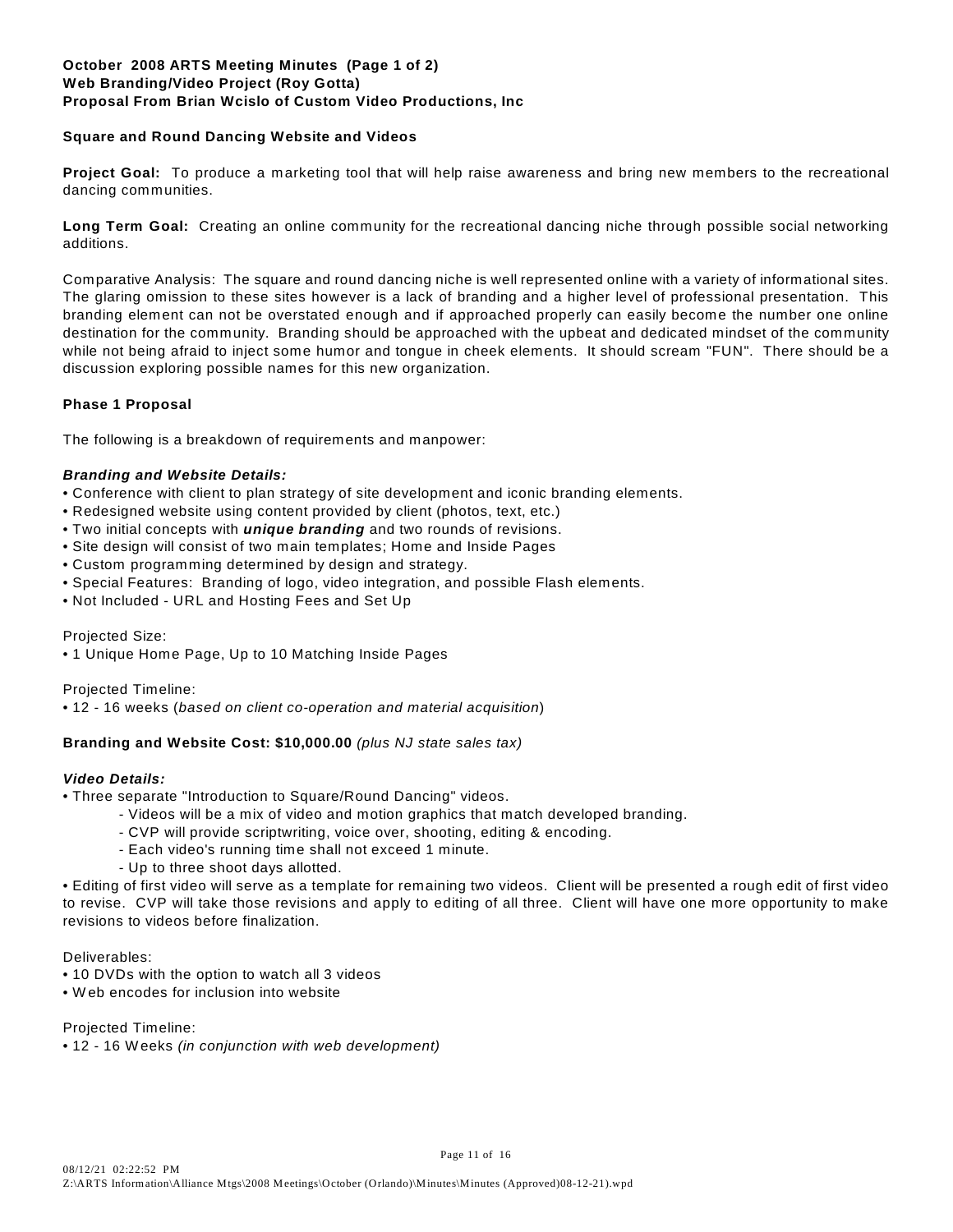### **October 2008 ARTS Meeting Minutes (Page 2 of 2) Web Branding/Video Project (Roy Gotta) Proposal From Brian Wcislo of Custom Video Productions, Inc**

**Video Cost: \$12,000.00** (*plus NJ state sales tax*)

Our payment structure is as follows:

- 25% to start production
- 50% at predefined milestone review
- 25% upon completion

This e-mail serves as a formal proposal. If you agree to the stated terms we will put together a formal contract.

W e look forward to helping rekindle interest in recreational dancing!

Respectfully,

Brian Wcislo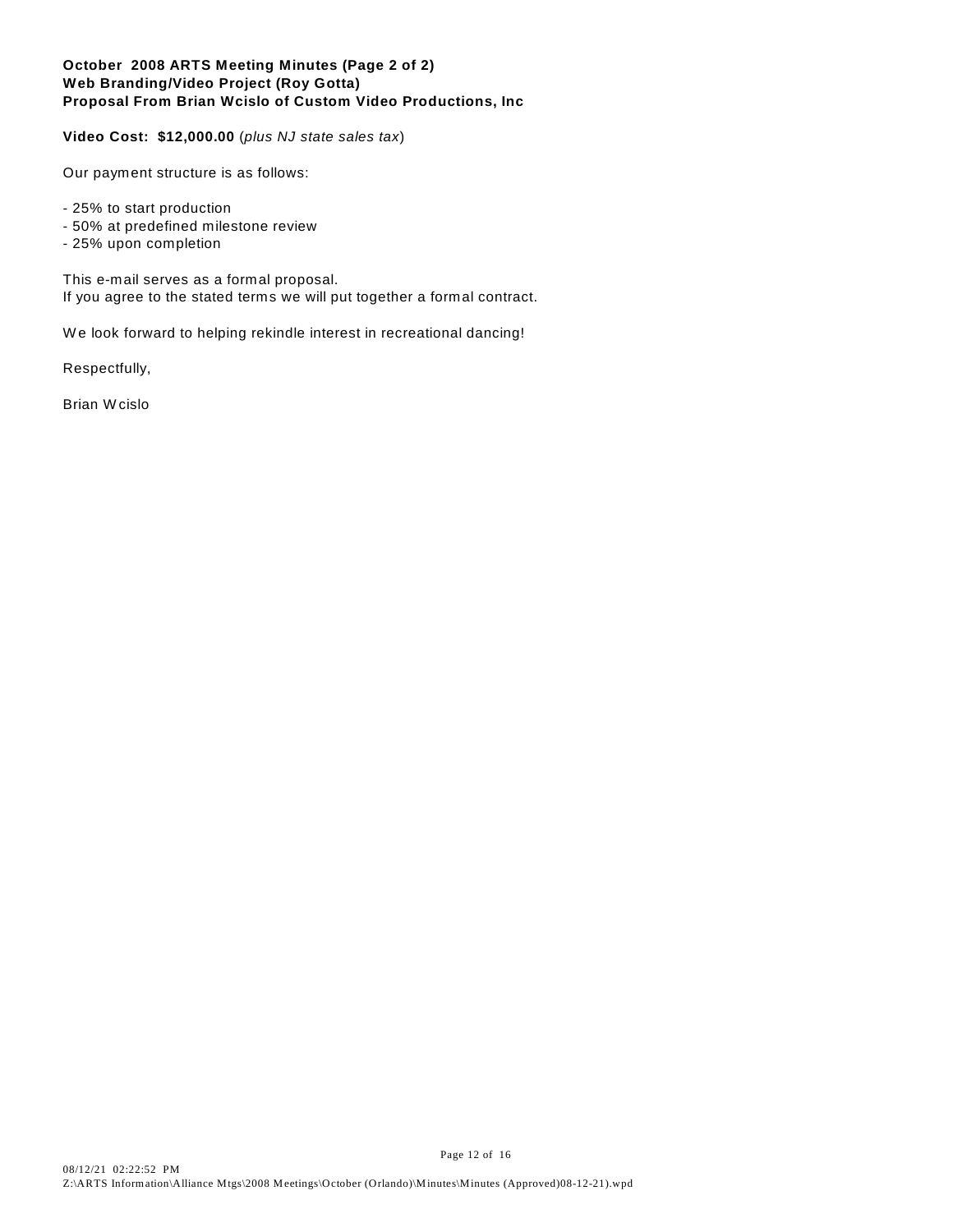Mayer

MayerMedia Design Studio Tel: 816.841.9303 Fax: 816.841.9154 www.mayermediadesign.com

# **Square and Round Dance Website & Video Proposal**

MayerMedia will create a visually appealing website related to the square and round dancing industry. This website will be informational, include branding, be search engine optimized and be of an upscale nature. The site will illustrate and focus on expanding and growing the sport/recreational activity to the viewers of the site. The site will relay the healthy effects and companionship as well as the other benefits for this niche recreational activity.

MayerMedia will spend time researching as many sites as necessary and learn what is needed to be known to put together an effective marketing approach, while staying to the point and practical (as to not over complicate the enduser's website experience)... keeping the mission and focus of the website as job one.

MayerMedia will also as an option shoot and mix up to 3 video to promote this concept. These 3 videos will consist of 60-90 seconds of material and includes cost of travel, shoot time, mixing and final product. It also includes as many as 15 DVDs with the final product on it. The videos will also be converted for inclusion on web browsers and may also be uploaded to YouTube at your discretion.

| <b>Project Design / Development:</b><br>(Select One)                                                                                                                    | 3 Video Shoot / Mix / Product<br>(Select On <b>e</b> ) | Site Changes / Maintenance Agreement<br>(Select One) |  |  |  |  |  |
|-------------------------------------------------------------------------------------------------------------------------------------------------------------------------|--------------------------------------------------------|------------------------------------------------------|--|--|--|--|--|
| \$3250.00                                                                                                                                                               | \$3500.00                                              | \$750.00 - Annual Maintenance                        |  |  |  |  |  |
| Payment Terms: 50% up front and 50% upon completion - or - 100% up front receives 10% discount on prices mentioned.<br>Please circle terms preferred in sentence above. |                                                        |                                                      |  |  |  |  |  |

Hosting Will be at a rate of \$240/year for web hosting and e-mail (if requested).

| CREDIT PAYMENT METHODS ACCEPTED: Visa - MasterCard - Discover - American Express |                                                     |
|----------------------------------------------------------------------------------|-----------------------------------------------------|
| l Card Number:                                                                   | Card Expiration:                                    |
| Name on Card:                                                                    |                                                     |
| <b>Cardholder Billing Address:</b>                                               | $Z$ ip:<br>State:<br>City:                          |
| Cardholder Signature:                                                            | (MayerMedia will provide paid invoice for records.) |

**PAY BY COMPANY CHECK:** 

(MayerMedia will invoice for amounts selected above.)

| Website Estimated Completion Date/Goal Launch Date: 3-4 Weeks |        |  |  |  |
|---------------------------------------------------------------|--------|--|--|--|
| Client Signature:                                             | Date:  |  |  |  |
| Company Name∷                                                 | Title: |  |  |  |

Please fax this proposal back to (816) 841.9154 with the proper "signoffs" and we will begin the process of building these functions immediately and working with your staff to produce a superior project.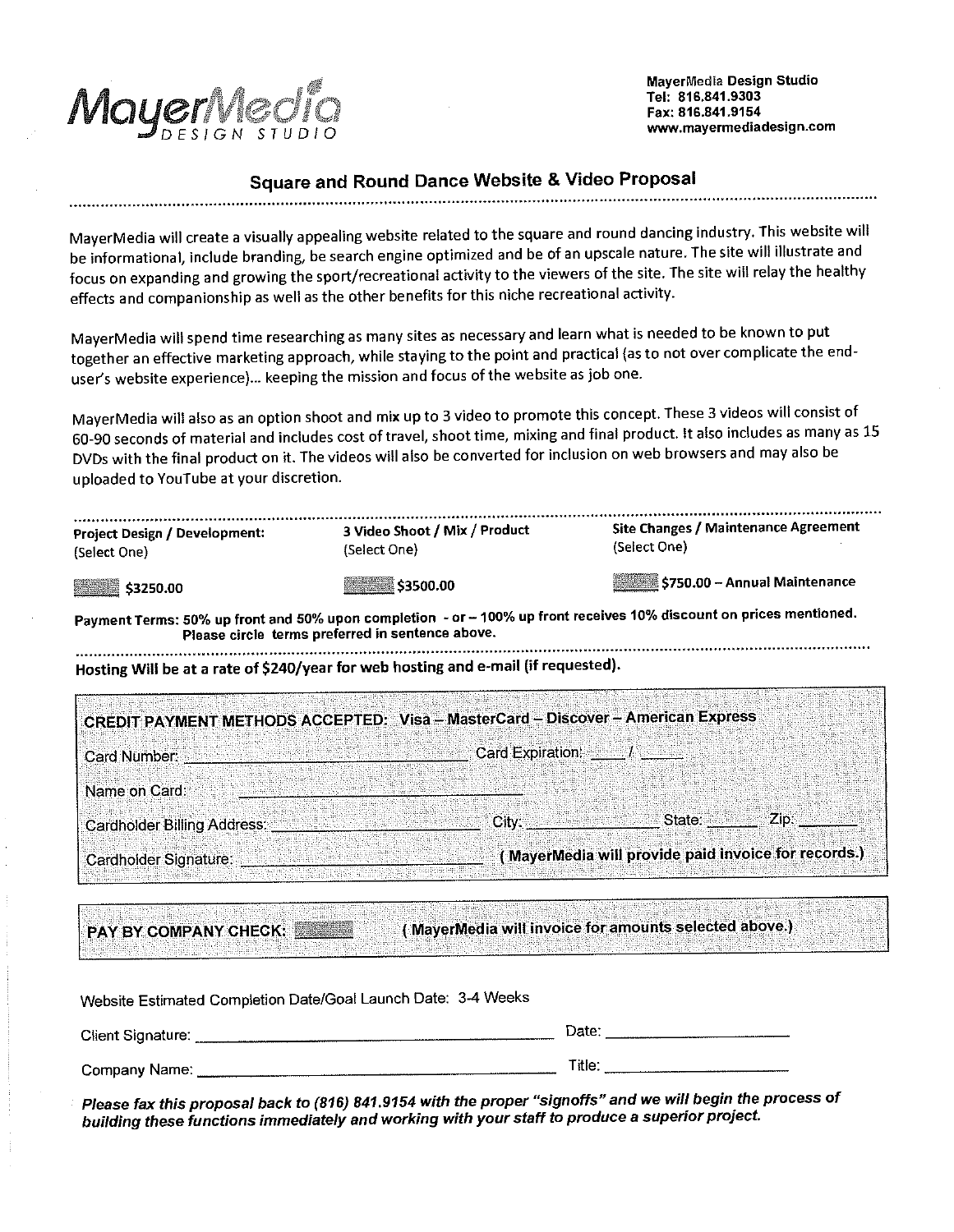# **October 2008 ARTS Meeting Minutes (Page 1 of 3) Web Branding/Video Project (Proposal Comparison - By Roy Gotta)**

Hello All,

Before replying, I solicited the opinion of Mike Hogan, square dance caller and Marketing/Advertising executive from Nebraska. Mikes comments are in **boldface**, mine are in *Underlined Italics. Roy Gotta* This is the email I sent to Mike Hogan. Attached to it were the proposals from CVP and Mayer Media.

### Hi Mike,

Thanks for listening to me tonight. W hen Betsy got home (soon after we had hung up), I told her that my brainstorm was really just your ideas from 2005 getting from my back brain to my front brain. Attached are my original proposal to the ARTS, the Proposal from Custom Video Productions [\(www.cvpnj.com](http://www.cvpnj.com)), and the proposal solicited by Jim W eber from Mayer Media Design. My concern is whether or not the Mayer proposal can do what I envision for a cost of \$6, 750.00. If the two proposals are doing the same thing, how can the prices be so far apart? I could understand a difference of maybe \$5,000.00, but \$15,000?? I welcome your comments, Roy G.

On Sep 28, 2008, at 1:01 PM, Mike.hogan wrote:

#### **Roy, Website Creation:**

The proposal from CVP seems to be very expensive, however it is also very comprehensive.

*Whereas it might seem expensive, our (Betsy & I) last video, which involved one day of shooting, sound studio, make-up, lighting experts, etc and extensive editing cost us a little over \$18,000.00. This was with a different company, not CVP. I switched to CVP because their work is far superior to the other company I had been working with.*

- Conference with client to determine strategy and branding elements (logo / color / layout / etc)
- 2 website design concepts
	- 2 rounds of revisions to selected concept
	- 1 home page / up to 10 inside pages
	- Client provides content (photos / text / etc) \$12,000

# **The proposal from Mayer Media is much more vague.**

- They will spend time researching sites to put together approach while staying to the point and practical
- W ebsite to be visually appealing, informational, include branding (logo / color)
- W ebsite will focus on growing the sport, and relay health, social and other benefits
- **No mention of design concept approval or size of site**
- \$3,250

**I have the impression that CVP will be much more helpful in creating branding elements, which we don't currently have (I'm working on them for CL for square dancing), whereas Mayer's would appear not to have this in it. I'd ask both for clarification on what they mean by "iconic branding elements".**  I am encouraging dialog between Mike and the design team.

It looks like CVP will do more consulting with us but less research vice/versa for Mayer Media. It appears that CVP is looking for us to provide the majority of the content, while Mayer will "research as many sites as necessary to learn what is needed". W e need to ask Mayer how much material are they expecting us to provide, and they need to know that what they see on other sites isn't necessarily what we want. I'd like to know that CVP isn't going to just paste up anything we give them, but instead are going to be sure verbiage is edited for simplicity and that photo's and other elements are clean and clear.

I am fully confident that CVP will conduct similar research of various internet sites. Not only those provided by us, but on their own. I am confident in their dedication to producing a superior product.

### **We need to find out from Mayer how many interior pages the proposal includes. We need to find out from both, how we will maintain and update the site as needed.**

My initial impression is that we will be able to make changes in contact numbers, club locations, etc. ourselves (using our own web master). Changes to the video/graphic nature of the site will involve a revision costs determined at the time of the need.

Page 14 of 16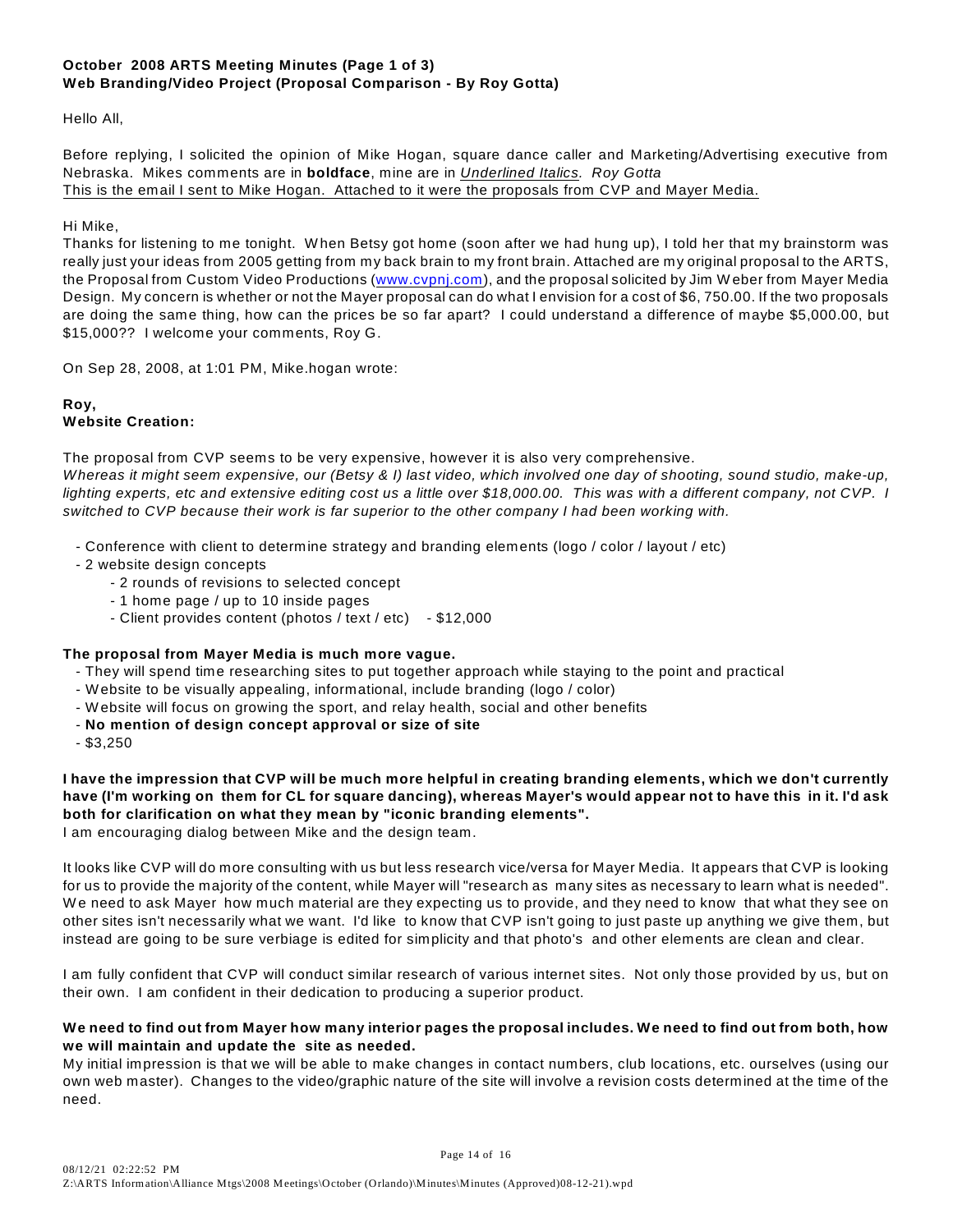## **October 2008 ARTS Meeting Minutes (Page 2 of 3) Web Branding/Video Project (Proposal Comparison - By Roy Gotta)**

# **I would ask for three references from each to include the website they**

References are easily obtained by going to the respective web sites

### **My guess is that the quality of the CVP website will be better than that of the Mayer website, but I also think we should could get as good a quality site from Mayer if we give them some guidance.**

Regarding the video/DVD portions of their proposals:

CVP will create three 60 second intro to sd videos to include:

- video plus motion graphics to match developed branding
- script/voice/3 days of shooting/edit/encoding
- client input on editing
- 10 DVDs
- web encoding
- \$12,000

Mayer Media will create three 60-90 second videos to include:

- travel, shoot time, mixing
- 15 DVDs
- web encoding
- \$3,500

**These seem to be very similar, but again Mayer's is much more vague. Their proposal offers more flexibility on the length of the video's. I'm curios what their limits are. How much shoot time are they alloting? Do we get to have input on the editing? If their answers are similar to CVP's, I sure wouldn't want to spend \$8,500 more for the same thing. Again, I would ask both for references and samples of their work..**

**I did some thumbing through the yellow pages and made a few calls, and I found out that there are at least 25 businesses in Omaha alone that do this kind of work. I personally work with many people from our television division who do a lot of the video work for these agencies. Can you imagine how many there are in New York? My guess on this is that you can get what your looking for for much less than \$22,000. Once you've entered into an agreement, you'll have to pay the price, even if you are disappointed with the final product, so I would not make any committments without checking with references and having confidence in them.**

**Good luck with this. I'll be happy to help you in any way you need.**

Thanks

These are my overall feelings about the two proposals, and then my overall feelings about the project.

### Comparison:

If you go to the respective web sites, [\(www.mayermediadesign.com](http://www.mayermediadesign.com) & [www.cvpnj.com](http://www.cvpnj.com)) there is no video on the Mayer site. I get the impression that their primary business is web design. The CVP site has examples of their videos and web sites (click on the multimedia tab for web sites). My impression is that they are a more multidimensional company and more capable of creating an exciting site. They are on the cutting edge of integrating video into web design.

I have not met with the Mayer Media people. I have met with the owner/president and the chief creative consultant at CVP, and they are excited and enthusiastic about the project. It is a small project for them, but they are excited about a new challenge.

Mayer indicates a production schedule of 3 – 4 weeks. CVP indicates production time of 12 – 16 weeks. Personally, I had envisioned production time to be anywhere from 12 – 32 weeks, depending on filming schedules, difficulty in re-branding our activities, research, and revisions. I can't see this happening in 3-4 weeks and having the type of product we are looking for.

Page 15 of 16